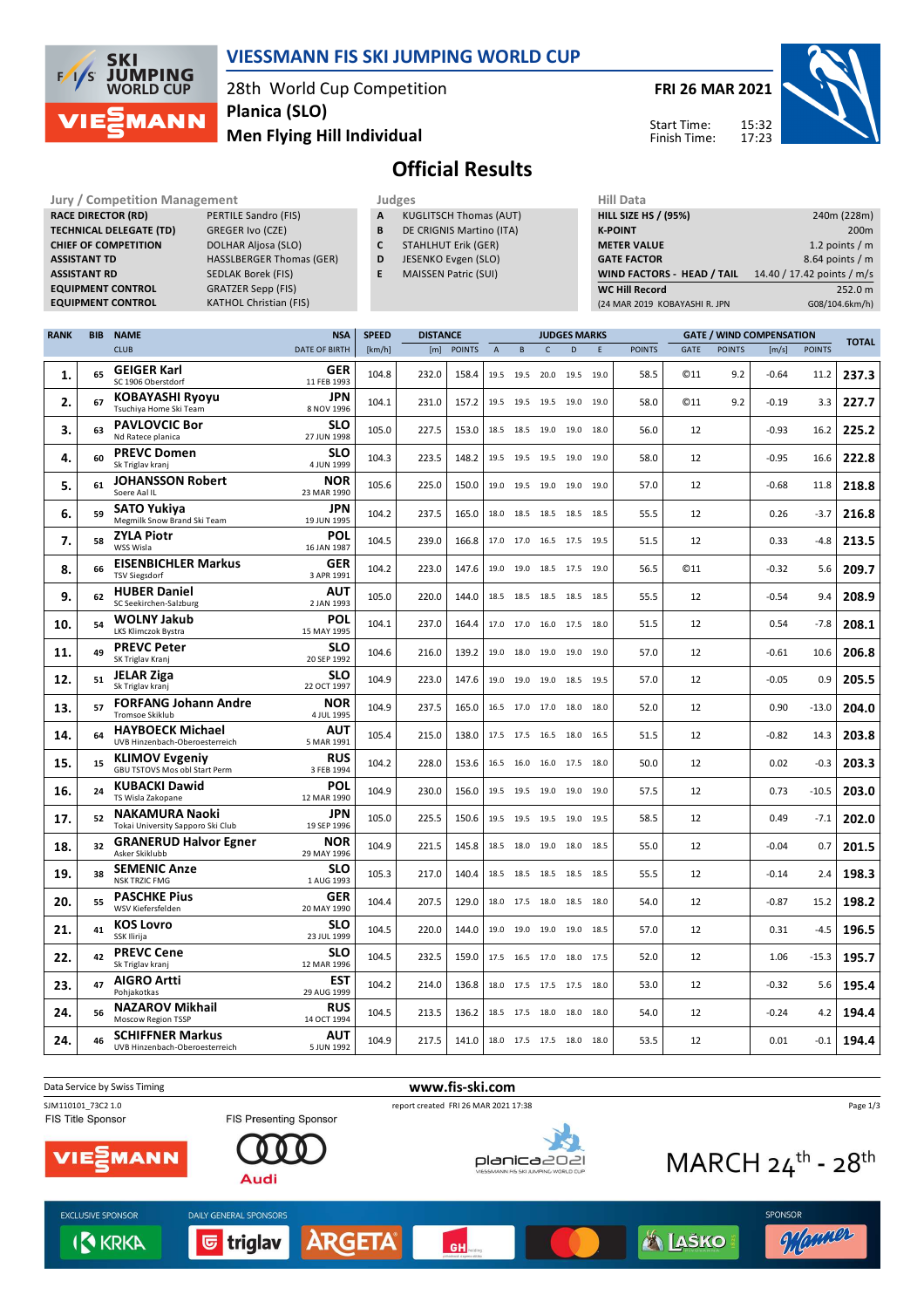



28th World Cup Competition **Planica (SLO)**

**FRI 26 MAR 2021**

Start Time: Finish Time:



**Men Flying Hill Individual**

## **Official Results**

| <b>CLUB</b><br><b>DATE OF BIRTH</b><br>[km/h]<br><b>POINTS</b><br><b>POINTS</b><br><b>POINTS</b><br>[m/s]<br><b>POINTS</b><br>[m]<br>B<br>$\mathsf{C}$<br>D<br>E<br>GATE<br>$\overline{A}$<br><b>LANISEK Anze</b><br><b>SLO</b><br>26.<br>40<br>105.1<br>212.0<br>134.4<br>18.5 18.0<br>18.5<br>18.5<br>18.5<br>12<br>$-0.25$<br>55.5<br>4.4<br>20 APR 1996<br><b>Ssk Menges</b><br><b>FREUND Severin</b><br>GER<br>27.<br>105.3<br>210.5<br>132.6<br>18.5 17.5<br>18.0<br>18.0 18.5<br>54.5<br>12<br>-0.39<br>6.8<br>33<br>WSV DJK Rastbuechl<br>11 MAY 1988<br><b>MAATTA Jarkko</b><br>FIN<br>28.<br>26<br>104.1<br>216.5<br>139.8<br>18.5 18.0<br>18.0<br>18.0<br>54.5<br>12<br>0.05<br>-0.7<br>18.5<br>Kainuun Hiihtoseura<br>28 DEC 1994<br><b>KRAFT Stefan</b><br>AUT<br>29.<br>45<br>104.6<br>215.5<br>12<br>0.05<br>138.6<br>55.5<br>-0.7<br>18.5 18.0<br>18.5<br>18.5 18.5<br>SV Schwarzach-Salzburg<br>13 MAY 1993<br><b>KOBAYASHI Junshiro</b><br><b>JPN</b><br>48<br>199.5<br>30.<br>104.7<br>12<br>119.4<br>51.5<br>$-1.05$<br>18.3<br>17.0 17.0 17.0 17.5 17.5<br>Megmilk Snow Brand Ski Team<br>11 JUN 1991<br><b>SATO Keiichi</b><br><b>JPN</b><br>31.<br>29<br>104.6<br>213.5<br>12<br>0.26<br>136.2<br>55.0<br>-3.7<br>18.5 17.5 18.5 18.0 18.5<br>Megmilk Snow Brand Ski Team<br>27 JUL 1997<br>POL<br><b>STOCH Kamil</b><br>103.8<br>212.0<br>134.4<br>12<br>0.25<br>32.<br>6<br>18.5 18.0 19.0<br>19.0 18.0<br>55.5<br>-3.6<br>KS Eve-nement Zakopane<br>25 MAY 1987<br><b>LINDVIK Marius</b><br><b>NOR</b><br>33.<br>8<br>104.4<br>215.5<br>12<br>0.56<br>138.6<br>18.5 18.5 18.5 18.5 18.5<br>55.5<br>-8.1<br>Raelingen Skiklubb<br>27 JUN 1998<br><b>DESCHWANDEN Gregor</b><br>SUI<br>104.8<br>210.0<br>53.5<br>12<br>$-0.01$<br>34.<br>21<br>132.0<br>0.2<br>17.5 17.5 18.0 18.0 18.0<br>27 FEB 1991<br>Horw<br><b>ZAJC Timi</b><br><b>SLO</b><br>35.<br>39<br>104.3<br>201.5<br>52.5<br>12<br>$-0.62$<br>121.8<br>17.5 17.5 17.5 17.5 18.0<br>10.8<br><b>SSK Ljubno BTC</b><br>26 APR 2000<br><b>STEKALA Andrzei</b><br>POL<br>36.<br>50<br>104.8<br>203.5<br>124.2<br>53.5<br>12<br>$-0.33$<br>5.7<br>18.0 18.0 17.5 17.5 18.0<br>Azs Zakopane<br>30 JUN 1995<br><b>ASCHENWALD Philipp</b><br><b>AUT</b><br>104.9<br>215.0<br>36.<br>27<br>138.0<br>50.0<br>12<br>0.32<br>-4.6<br>17.0 16.0 16.0 17.5 17.0<br>SC Mayerhofen-Tirol<br>12 NOV 1995<br><b>HAUSWIRTH Sandro</b><br>SUI<br>38.<br>4<br>104.0<br>203.0<br>4.7<br>123.6<br>17.5 17.5 17.5 18.0 17.5<br>52.5<br>12<br>$-0.27$<br>29 AUG 2000<br>Gstaad<br><b>HAMANN Martin</b><br>GER<br>104.7<br>39.<br>35<br>202.5<br>123.0<br>17.0 17.0 17.5 17.5 17.0<br>51.5<br>12<br>$-0.32$<br>5.6<br>SG Nickelhuette Aue<br>10 APR 1997<br><b>AMMANN Simon</b><br>SUI<br>36<br>104.8<br>40.<br>203.5<br>48.5<br>124.2<br>16.0 16.0 16.0 16.5 16.5<br>12<br>$-0.39$<br>6.8<br>SSC Toggenburg<br>25 JUN 1981<br><b>WOHLGENANNT Ulrich</b><br><b>AUT</b><br>q<br>103.8<br>41.<br>208.0<br>$-5.8$<br>129.6<br>55.0<br>12<br>0.40<br>18.0 18.5 18.5 18.5 18.0<br>SK Kehlegg-Vorarlberg<br>1 AUG 1994<br><b>SCHMID Constantin</b><br>GER<br>104.5<br>42.<br>53<br>206.5<br>127.8<br>52.0<br>12<br>0.21<br>-3.0<br>17.0 17.5 17.0 17.5 17.5<br>Wsv Oberaudorf<br>27 NOV 1999<br><b>KYTOSAHO Niko</b><br><b>FIN</b><br>43.<br>20<br>104.5<br>200.5<br>12<br>$-0.19$<br>120.6<br>51.0<br>3.3<br>17.0 17.0 17.0 17.0 16.5<br>Lahti Ski Club<br>18 DEC 1999<br><b>BOYD-CLOWES Mackenzie</b><br><b>CAN</b><br>44.<br>11<br>104.8<br>200.0<br>120.0<br>12<br>$-0.09$<br>1.6<br>17.5 17.0 17.5 17.5 18.0<br>52.5<br>Altius Nordic Ski Club<br>13 JUL 1991<br><b>NOUSIAINEN Eetu</b><br>FIN<br>45.<br>37<br>104.6<br>200.0<br>120.0<br>$-0.04$<br>0.7<br>17.0 17.5 17.0 17.0 17.5<br>51.5<br>12<br>Puijo Ski club<br>29 APR 1997<br><b>ZOGRAFSKI Vladimir</b><br>BUL<br>46.<br>104.1<br>203.5<br>22<br>124.2<br>52.5<br>12<br>0.32<br>-4.6<br>17.5 17.5 17.5 17.5 18.0<br>14 JUL 1993<br><b>NSA</b><br><b>BARTOL Tilen</b><br><b>SLO</b><br>47.<br>43<br>104.4<br>200.5<br>120.6<br>17.5 17.0 17.0 17.5 17.5<br>52.0<br>12<br>0.09<br>-1.3<br>SSK Sam Ihan<br>17 APR 1997<br><b>MURANKA Klemens</b><br>POL<br>48.<br>31<br>104.5<br>199.5<br>0.01<br>$-0.1$<br>119.4<br>17.0 17.0 16.5 17.0 18.0<br>51.0<br>12<br>31 AUG 1994<br>TS Wisla Zakopane<br><b>RUS</b><br><b>KORNILOV Denis</b><br>49.<br>104.9<br>195.5<br>114.6<br>16.0 16.0 16.5 17.0 17.0<br>49.5<br>12<br>-0.16<br>2.8<br>25<br>17 AUG 1986<br>Sdushor CSP N. Novgorod Dinamo<br><b>RUS</b><br><b>TROFIMOV Roman Sergeevich</b><br>50.<br>104.2<br>18<br>195.0<br>0.16<br>114.0<br>17.0 17.0 17.0 17.0 17.0<br>51.0<br>12<br>-2.3<br>19 NOV 1989<br>Sdushor CSP N. Novgorod<br><b>DEAN Decker</b><br><b>USA</b><br>104.6<br>5<br>193.0<br>12<br>$-0.03$<br>0.5<br>51.<br>111.6<br>16.5 16.0 15.5 16.0 16.0<br>48.0<br>Steamboat Springs winter sports clu<br>8 AUG 2000<br><b>IWASA Yuken</b><br>JPN<br>104.5<br>52.<br>13<br>193.0<br>12<br>111.6<br>17.0 17.0 17.0 17.0 17.0<br>51.0<br>0.25<br>-3.6<br>2 JUL 1999<br>Tokyo Biso Group Ski Team<br><b>CAN</b><br><b>SOUKUP Matthew</b><br>19<br>53.<br>104.2<br>187.5<br>50.0<br>105.0<br>16.5 17.0 16.5 17.0 16.5<br>12<br>0.05<br>-0.7<br>Altius Nordic Ski Club<br>31 AUG 1997<br><b>MOGEL Zak</b><br><b>SLO</b><br>$\overline{2}$<br>103.9<br>179.5<br>15.5 16.5 16.5 16.5 16.0<br>49.0<br>12<br>$-0.54$<br>54.<br>95.4<br>9.4<br>2 MAR 2001<br>Ssk Ljubno btc<br><b>CONTAMINE Mathis</b><br><b>FRA</b><br>103.5<br>55.<br>14<br>191.0<br>109.2 17.0 16.5 16.5 16.5 17.0<br>50.0<br>12<br>0.45<br>-6.5<br>Courchevel<br>14 SEP 2001 | <b>RANK</b> | <b>BIB</b> | <b>NAME</b> | <b>NSA</b> | <b>SPEED</b> | <b>DISTANCE</b> |  |  | <b>JUDGES MARKS</b> |  |  | <b>GATE / WIND COMPENSATION</b> |              |
|----------------------------------------------------------------------------------------------------------------------------------------------------------------------------------------------------------------------------------------------------------------------------------------------------------------------------------------------------------------------------------------------------------------------------------------------------------------------------------------------------------------------------------------------------------------------------------------------------------------------------------------------------------------------------------------------------------------------------------------------------------------------------------------------------------------------------------------------------------------------------------------------------------------------------------------------------------------------------------------------------------------------------------------------------------------------------------------------------------------------------------------------------------------------------------------------------------------------------------------------------------------------------------------------------------------------------------------------------------------------------------------------------------------------------------------------------------------------------------------------------------------------------------------------------------------------------------------------------------------------------------------------------------------------------------------------------------------------------------------------------------------------------------------------------------------------------------------------------------------------------------------------------------------------------------------------------------------------------------------------------------------------------------------------------------------------------------------------------------------------------------------------------------------------------------------------------------------------------------------------------------------------------------------------------------------------------------------------------------------------------------------------------------------------------------------------------------------------------------------------------------------------------------------------------------------------------------------------------------------------------------------------------------------------------------------------------------------------------------------------------------------------------------------------------------------------------------------------------------------------------------------------------------------------------------------------------------------------------------------------------------------------------------------------------------------------------------------------------------------------------------------------------------------------------------------------------------------------------------------------------------------------------------------------------------------------------------------------------------------------------------------------------------------------------------------------------------------------------------------------------------------------------------------------------------------------------------------------------------------------------------------------------------------------------------------------------------------------------------------------------------------------------------------------------------------------------------------------------------------------------------------------------------------------------------------------------------------------------------------------------------------------------------------------------------------------------------------------------------------------------------------------------------------------------------------------------------------------------------------------------------------------------------------------------------------------------------------------------------------------------------------------------------------------------------------------------------------------------------------------------------------------------------------------------------------------------------------------------------------------------------------------------------------------------------------------------------------------------------------------------------------------------------------------------------------------------------------------------------------------------------------------------------------------------------------------------------------------------------------------------------------------------------------------------------------------------------------------------------------------------------------------------------------------------------------------------------------------------------------------------------------------------------------------------------------------------------------------------------------------------------------------------------------------------------------------------------------------------------------------------------------------------------------------------------------------------------------------------------------------|-------------|------------|-------------|------------|--------------|-----------------|--|--|---------------------|--|--|---------------------------------|--------------|
|                                                                                                                                                                                                                                                                                                                                                                                                                                                                                                                                                                                                                                                                                                                                                                                                                                                                                                                                                                                                                                                                                                                                                                                                                                                                                                                                                                                                                                                                                                                                                                                                                                                                                                                                                                                                                                                                                                                                                                                                                                                                                                                                                                                                                                                                                                                                                                                                                                                                                                                                                                                                                                                                                                                                                                                                                                                                                                                                                                                                                                                                                                                                                                                                                                                                                                                                                                                                                                                                                                                                                                                                                                                                                                                                                                                                                                                                                                                                                                                                                                                                                                                                                                                                                                                                                                                                                                                                                                                                                                                                                                                                                                                                                                                                                                                                                                                                                                                                                                                                                                                                                                                                                                                                                                                                                                                                                                                                                                                                                                                                                                                                                      |             |            |             |            |              |                 |  |  |                     |  |  |                                 | <b>TOTAL</b> |
|                                                                                                                                                                                                                                                                                                                                                                                                                                                                                                                                                                                                                                                                                                                                                                                                                                                                                                                                                                                                                                                                                                                                                                                                                                                                                                                                                                                                                                                                                                                                                                                                                                                                                                                                                                                                                                                                                                                                                                                                                                                                                                                                                                                                                                                                                                                                                                                                                                                                                                                                                                                                                                                                                                                                                                                                                                                                                                                                                                                                                                                                                                                                                                                                                                                                                                                                                                                                                                                                                                                                                                                                                                                                                                                                                                                                                                                                                                                                                                                                                                                                                                                                                                                                                                                                                                                                                                                                                                                                                                                                                                                                                                                                                                                                                                                                                                                                                                                                                                                                                                                                                                                                                                                                                                                                                                                                                                                                                                                                                                                                                                                                                      |             |            |             |            |              |                 |  |  |                     |  |  |                                 | 194.3        |
|                                                                                                                                                                                                                                                                                                                                                                                                                                                                                                                                                                                                                                                                                                                                                                                                                                                                                                                                                                                                                                                                                                                                                                                                                                                                                                                                                                                                                                                                                                                                                                                                                                                                                                                                                                                                                                                                                                                                                                                                                                                                                                                                                                                                                                                                                                                                                                                                                                                                                                                                                                                                                                                                                                                                                                                                                                                                                                                                                                                                                                                                                                                                                                                                                                                                                                                                                                                                                                                                                                                                                                                                                                                                                                                                                                                                                                                                                                                                                                                                                                                                                                                                                                                                                                                                                                                                                                                                                                                                                                                                                                                                                                                                                                                                                                                                                                                                                                                                                                                                                                                                                                                                                                                                                                                                                                                                                                                                                                                                                                                                                                                                                      |             |            |             |            |              |                 |  |  |                     |  |  |                                 | 193.9        |
|                                                                                                                                                                                                                                                                                                                                                                                                                                                                                                                                                                                                                                                                                                                                                                                                                                                                                                                                                                                                                                                                                                                                                                                                                                                                                                                                                                                                                                                                                                                                                                                                                                                                                                                                                                                                                                                                                                                                                                                                                                                                                                                                                                                                                                                                                                                                                                                                                                                                                                                                                                                                                                                                                                                                                                                                                                                                                                                                                                                                                                                                                                                                                                                                                                                                                                                                                                                                                                                                                                                                                                                                                                                                                                                                                                                                                                                                                                                                                                                                                                                                                                                                                                                                                                                                                                                                                                                                                                                                                                                                                                                                                                                                                                                                                                                                                                                                                                                                                                                                                                                                                                                                                                                                                                                                                                                                                                                                                                                                                                                                                                                                                      |             |            |             |            |              |                 |  |  |                     |  |  |                                 | 193.6        |
|                                                                                                                                                                                                                                                                                                                                                                                                                                                                                                                                                                                                                                                                                                                                                                                                                                                                                                                                                                                                                                                                                                                                                                                                                                                                                                                                                                                                                                                                                                                                                                                                                                                                                                                                                                                                                                                                                                                                                                                                                                                                                                                                                                                                                                                                                                                                                                                                                                                                                                                                                                                                                                                                                                                                                                                                                                                                                                                                                                                                                                                                                                                                                                                                                                                                                                                                                                                                                                                                                                                                                                                                                                                                                                                                                                                                                                                                                                                                                                                                                                                                                                                                                                                                                                                                                                                                                                                                                                                                                                                                                                                                                                                                                                                                                                                                                                                                                                                                                                                                                                                                                                                                                                                                                                                                                                                                                                                                                                                                                                                                                                                                                      |             |            |             |            |              |                 |  |  |                     |  |  |                                 | 193.4        |
|                                                                                                                                                                                                                                                                                                                                                                                                                                                                                                                                                                                                                                                                                                                                                                                                                                                                                                                                                                                                                                                                                                                                                                                                                                                                                                                                                                                                                                                                                                                                                                                                                                                                                                                                                                                                                                                                                                                                                                                                                                                                                                                                                                                                                                                                                                                                                                                                                                                                                                                                                                                                                                                                                                                                                                                                                                                                                                                                                                                                                                                                                                                                                                                                                                                                                                                                                                                                                                                                                                                                                                                                                                                                                                                                                                                                                                                                                                                                                                                                                                                                                                                                                                                                                                                                                                                                                                                                                                                                                                                                                                                                                                                                                                                                                                                                                                                                                                                                                                                                                                                                                                                                                                                                                                                                                                                                                                                                                                                                                                                                                                                                                      |             |            |             |            |              |                 |  |  |                     |  |  |                                 | 189.2        |
|                                                                                                                                                                                                                                                                                                                                                                                                                                                                                                                                                                                                                                                                                                                                                                                                                                                                                                                                                                                                                                                                                                                                                                                                                                                                                                                                                                                                                                                                                                                                                                                                                                                                                                                                                                                                                                                                                                                                                                                                                                                                                                                                                                                                                                                                                                                                                                                                                                                                                                                                                                                                                                                                                                                                                                                                                                                                                                                                                                                                                                                                                                                                                                                                                                                                                                                                                                                                                                                                                                                                                                                                                                                                                                                                                                                                                                                                                                                                                                                                                                                                                                                                                                                                                                                                                                                                                                                                                                                                                                                                                                                                                                                                                                                                                                                                                                                                                                                                                                                                                                                                                                                                                                                                                                                                                                                                                                                                                                                                                                                                                                                                                      |             |            |             |            |              |                 |  |  |                     |  |  |                                 | 187.5        |
|                                                                                                                                                                                                                                                                                                                                                                                                                                                                                                                                                                                                                                                                                                                                                                                                                                                                                                                                                                                                                                                                                                                                                                                                                                                                                                                                                                                                                                                                                                                                                                                                                                                                                                                                                                                                                                                                                                                                                                                                                                                                                                                                                                                                                                                                                                                                                                                                                                                                                                                                                                                                                                                                                                                                                                                                                                                                                                                                                                                                                                                                                                                                                                                                                                                                                                                                                                                                                                                                                                                                                                                                                                                                                                                                                                                                                                                                                                                                                                                                                                                                                                                                                                                                                                                                                                                                                                                                                                                                                                                                                                                                                                                                                                                                                                                                                                                                                                                                                                                                                                                                                                                                                                                                                                                                                                                                                                                                                                                                                                                                                                                                                      |             |            |             |            |              |                 |  |  |                     |  |  |                                 | 186.3        |
|                                                                                                                                                                                                                                                                                                                                                                                                                                                                                                                                                                                                                                                                                                                                                                                                                                                                                                                                                                                                                                                                                                                                                                                                                                                                                                                                                                                                                                                                                                                                                                                                                                                                                                                                                                                                                                                                                                                                                                                                                                                                                                                                                                                                                                                                                                                                                                                                                                                                                                                                                                                                                                                                                                                                                                                                                                                                                                                                                                                                                                                                                                                                                                                                                                                                                                                                                                                                                                                                                                                                                                                                                                                                                                                                                                                                                                                                                                                                                                                                                                                                                                                                                                                                                                                                                                                                                                                                                                                                                                                                                                                                                                                                                                                                                                                                                                                                                                                                                                                                                                                                                                                                                                                                                                                                                                                                                                                                                                                                                                                                                                                                                      |             |            |             |            |              |                 |  |  |                     |  |  |                                 | 186.0        |
|                                                                                                                                                                                                                                                                                                                                                                                                                                                                                                                                                                                                                                                                                                                                                                                                                                                                                                                                                                                                                                                                                                                                                                                                                                                                                                                                                                                                                                                                                                                                                                                                                                                                                                                                                                                                                                                                                                                                                                                                                                                                                                                                                                                                                                                                                                                                                                                                                                                                                                                                                                                                                                                                                                                                                                                                                                                                                                                                                                                                                                                                                                                                                                                                                                                                                                                                                                                                                                                                                                                                                                                                                                                                                                                                                                                                                                                                                                                                                                                                                                                                                                                                                                                                                                                                                                                                                                                                                                                                                                                                                                                                                                                                                                                                                                                                                                                                                                                                                                                                                                                                                                                                                                                                                                                                                                                                                                                                                                                                                                                                                                                                                      |             |            |             |            |              |                 |  |  |                     |  |  |                                 | 185.7        |
|                                                                                                                                                                                                                                                                                                                                                                                                                                                                                                                                                                                                                                                                                                                                                                                                                                                                                                                                                                                                                                                                                                                                                                                                                                                                                                                                                                                                                                                                                                                                                                                                                                                                                                                                                                                                                                                                                                                                                                                                                                                                                                                                                                                                                                                                                                                                                                                                                                                                                                                                                                                                                                                                                                                                                                                                                                                                                                                                                                                                                                                                                                                                                                                                                                                                                                                                                                                                                                                                                                                                                                                                                                                                                                                                                                                                                                                                                                                                                                                                                                                                                                                                                                                                                                                                                                                                                                                                                                                                                                                                                                                                                                                                                                                                                                                                                                                                                                                                                                                                                                                                                                                                                                                                                                                                                                                                                                                                                                                                                                                                                                                                                      |             |            |             |            |              |                 |  |  |                     |  |  |                                 | 185.1        |
|                                                                                                                                                                                                                                                                                                                                                                                                                                                                                                                                                                                                                                                                                                                                                                                                                                                                                                                                                                                                                                                                                                                                                                                                                                                                                                                                                                                                                                                                                                                                                                                                                                                                                                                                                                                                                                                                                                                                                                                                                                                                                                                                                                                                                                                                                                                                                                                                                                                                                                                                                                                                                                                                                                                                                                                                                                                                                                                                                                                                                                                                                                                                                                                                                                                                                                                                                                                                                                                                                                                                                                                                                                                                                                                                                                                                                                                                                                                                                                                                                                                                                                                                                                                                                                                                                                                                                                                                                                                                                                                                                                                                                                                                                                                                                                                                                                                                                                                                                                                                                                                                                                                                                                                                                                                                                                                                                                                                                                                                                                                                                                                                                      |             |            |             |            |              |                 |  |  |                     |  |  |                                 | 183.4        |
|                                                                                                                                                                                                                                                                                                                                                                                                                                                                                                                                                                                                                                                                                                                                                                                                                                                                                                                                                                                                                                                                                                                                                                                                                                                                                                                                                                                                                                                                                                                                                                                                                                                                                                                                                                                                                                                                                                                                                                                                                                                                                                                                                                                                                                                                                                                                                                                                                                                                                                                                                                                                                                                                                                                                                                                                                                                                                                                                                                                                                                                                                                                                                                                                                                                                                                                                                                                                                                                                                                                                                                                                                                                                                                                                                                                                                                                                                                                                                                                                                                                                                                                                                                                                                                                                                                                                                                                                                                                                                                                                                                                                                                                                                                                                                                                                                                                                                                                                                                                                                                                                                                                                                                                                                                                                                                                                                                                                                                                                                                                                                                                                                      |             |            |             |            |              |                 |  |  |                     |  |  |                                 | 183.4        |
|                                                                                                                                                                                                                                                                                                                                                                                                                                                                                                                                                                                                                                                                                                                                                                                                                                                                                                                                                                                                                                                                                                                                                                                                                                                                                                                                                                                                                                                                                                                                                                                                                                                                                                                                                                                                                                                                                                                                                                                                                                                                                                                                                                                                                                                                                                                                                                                                                                                                                                                                                                                                                                                                                                                                                                                                                                                                                                                                                                                                                                                                                                                                                                                                                                                                                                                                                                                                                                                                                                                                                                                                                                                                                                                                                                                                                                                                                                                                                                                                                                                                                                                                                                                                                                                                                                                                                                                                                                                                                                                                                                                                                                                                                                                                                                                                                                                                                                                                                                                                                                                                                                                                                                                                                                                                                                                                                                                                                                                                                                                                                                                                                      |             |            |             |            |              |                 |  |  |                     |  |  |                                 | 180.8        |
|                                                                                                                                                                                                                                                                                                                                                                                                                                                                                                                                                                                                                                                                                                                                                                                                                                                                                                                                                                                                                                                                                                                                                                                                                                                                                                                                                                                                                                                                                                                                                                                                                                                                                                                                                                                                                                                                                                                                                                                                                                                                                                                                                                                                                                                                                                                                                                                                                                                                                                                                                                                                                                                                                                                                                                                                                                                                                                                                                                                                                                                                                                                                                                                                                                                                                                                                                                                                                                                                                                                                                                                                                                                                                                                                                                                                                                                                                                                                                                                                                                                                                                                                                                                                                                                                                                                                                                                                                                                                                                                                                                                                                                                                                                                                                                                                                                                                                                                                                                                                                                                                                                                                                                                                                                                                                                                                                                                                                                                                                                                                                                                                                      |             |            |             |            |              |                 |  |  |                     |  |  |                                 | 180.1        |
|                                                                                                                                                                                                                                                                                                                                                                                                                                                                                                                                                                                                                                                                                                                                                                                                                                                                                                                                                                                                                                                                                                                                                                                                                                                                                                                                                                                                                                                                                                                                                                                                                                                                                                                                                                                                                                                                                                                                                                                                                                                                                                                                                                                                                                                                                                                                                                                                                                                                                                                                                                                                                                                                                                                                                                                                                                                                                                                                                                                                                                                                                                                                                                                                                                                                                                                                                                                                                                                                                                                                                                                                                                                                                                                                                                                                                                                                                                                                                                                                                                                                                                                                                                                                                                                                                                                                                                                                                                                                                                                                                                                                                                                                                                                                                                                                                                                                                                                                                                                                                                                                                                                                                                                                                                                                                                                                                                                                                                                                                                                                                                                                                      |             |            |             |            |              |                 |  |  |                     |  |  |                                 | 179.5        |
|                                                                                                                                                                                                                                                                                                                                                                                                                                                                                                                                                                                                                                                                                                                                                                                                                                                                                                                                                                                                                                                                                                                                                                                                                                                                                                                                                                                                                                                                                                                                                                                                                                                                                                                                                                                                                                                                                                                                                                                                                                                                                                                                                                                                                                                                                                                                                                                                                                                                                                                                                                                                                                                                                                                                                                                                                                                                                                                                                                                                                                                                                                                                                                                                                                                                                                                                                                                                                                                                                                                                                                                                                                                                                                                                                                                                                                                                                                                                                                                                                                                                                                                                                                                                                                                                                                                                                                                                                                                                                                                                                                                                                                                                                                                                                                                                                                                                                                                                                                                                                                                                                                                                                                                                                                                                                                                                                                                                                                                                                                                                                                                                                      |             |            |             |            |              |                 |  |  |                     |  |  |                                 | 178.8        |
|                                                                                                                                                                                                                                                                                                                                                                                                                                                                                                                                                                                                                                                                                                                                                                                                                                                                                                                                                                                                                                                                                                                                                                                                                                                                                                                                                                                                                                                                                                                                                                                                                                                                                                                                                                                                                                                                                                                                                                                                                                                                                                                                                                                                                                                                                                                                                                                                                                                                                                                                                                                                                                                                                                                                                                                                                                                                                                                                                                                                                                                                                                                                                                                                                                                                                                                                                                                                                                                                                                                                                                                                                                                                                                                                                                                                                                                                                                                                                                                                                                                                                                                                                                                                                                                                                                                                                                                                                                                                                                                                                                                                                                                                                                                                                                                                                                                                                                                                                                                                                                                                                                                                                                                                                                                                                                                                                                                                                                                                                                                                                                                                                      |             |            |             |            |              |                 |  |  |                     |  |  |                                 | 176.8        |
|                                                                                                                                                                                                                                                                                                                                                                                                                                                                                                                                                                                                                                                                                                                                                                                                                                                                                                                                                                                                                                                                                                                                                                                                                                                                                                                                                                                                                                                                                                                                                                                                                                                                                                                                                                                                                                                                                                                                                                                                                                                                                                                                                                                                                                                                                                                                                                                                                                                                                                                                                                                                                                                                                                                                                                                                                                                                                                                                                                                                                                                                                                                                                                                                                                                                                                                                                                                                                                                                                                                                                                                                                                                                                                                                                                                                                                                                                                                                                                                                                                                                                                                                                                                                                                                                                                                                                                                                                                                                                                                                                                                                                                                                                                                                                                                                                                                                                                                                                                                                                                                                                                                                                                                                                                                                                                                                                                                                                                                                                                                                                                                                                      |             |            |             |            |              |                 |  |  |                     |  |  |                                 | 174.9        |
|                                                                                                                                                                                                                                                                                                                                                                                                                                                                                                                                                                                                                                                                                                                                                                                                                                                                                                                                                                                                                                                                                                                                                                                                                                                                                                                                                                                                                                                                                                                                                                                                                                                                                                                                                                                                                                                                                                                                                                                                                                                                                                                                                                                                                                                                                                                                                                                                                                                                                                                                                                                                                                                                                                                                                                                                                                                                                                                                                                                                                                                                                                                                                                                                                                                                                                                                                                                                                                                                                                                                                                                                                                                                                                                                                                                                                                                                                                                                                                                                                                                                                                                                                                                                                                                                                                                                                                                                                                                                                                                                                                                                                                                                                                                                                                                                                                                                                                                                                                                                                                                                                                                                                                                                                                                                                                                                                                                                                                                                                                                                                                                                                      |             |            |             |            |              |                 |  |  |                     |  |  |                                 | 174.1        |
|                                                                                                                                                                                                                                                                                                                                                                                                                                                                                                                                                                                                                                                                                                                                                                                                                                                                                                                                                                                                                                                                                                                                                                                                                                                                                                                                                                                                                                                                                                                                                                                                                                                                                                                                                                                                                                                                                                                                                                                                                                                                                                                                                                                                                                                                                                                                                                                                                                                                                                                                                                                                                                                                                                                                                                                                                                                                                                                                                                                                                                                                                                                                                                                                                                                                                                                                                                                                                                                                                                                                                                                                                                                                                                                                                                                                                                                                                                                                                                                                                                                                                                                                                                                                                                                                                                                                                                                                                                                                                                                                                                                                                                                                                                                                                                                                                                                                                                                                                                                                                                                                                                                                                                                                                                                                                                                                                                                                                                                                                                                                                                                                                      |             |            |             |            |              |                 |  |  |                     |  |  |                                 | 172.2        |
|                                                                                                                                                                                                                                                                                                                                                                                                                                                                                                                                                                                                                                                                                                                                                                                                                                                                                                                                                                                                                                                                                                                                                                                                                                                                                                                                                                                                                                                                                                                                                                                                                                                                                                                                                                                                                                                                                                                                                                                                                                                                                                                                                                                                                                                                                                                                                                                                                                                                                                                                                                                                                                                                                                                                                                                                                                                                                                                                                                                                                                                                                                                                                                                                                                                                                                                                                                                                                                                                                                                                                                                                                                                                                                                                                                                                                                                                                                                                                                                                                                                                                                                                                                                                                                                                                                                                                                                                                                                                                                                                                                                                                                                                                                                                                                                                                                                                                                                                                                                                                                                                                                                                                                                                                                                                                                                                                                                                                                                                                                                                                                                                                      |             |            |             |            |              |                 |  |  |                     |  |  |                                 | 172.1        |
|                                                                                                                                                                                                                                                                                                                                                                                                                                                                                                                                                                                                                                                                                                                                                                                                                                                                                                                                                                                                                                                                                                                                                                                                                                                                                                                                                                                                                                                                                                                                                                                                                                                                                                                                                                                                                                                                                                                                                                                                                                                                                                                                                                                                                                                                                                                                                                                                                                                                                                                                                                                                                                                                                                                                                                                                                                                                                                                                                                                                                                                                                                                                                                                                                                                                                                                                                                                                                                                                                                                                                                                                                                                                                                                                                                                                                                                                                                                                                                                                                                                                                                                                                                                                                                                                                                                                                                                                                                                                                                                                                                                                                                                                                                                                                                                                                                                                                                                                                                                                                                                                                                                                                                                                                                                                                                                                                                                                                                                                                                                                                                                                                      |             |            |             |            |              |                 |  |  |                     |  |  |                                 | 171.3        |
|                                                                                                                                                                                                                                                                                                                                                                                                                                                                                                                                                                                                                                                                                                                                                                                                                                                                                                                                                                                                                                                                                                                                                                                                                                                                                                                                                                                                                                                                                                                                                                                                                                                                                                                                                                                                                                                                                                                                                                                                                                                                                                                                                                                                                                                                                                                                                                                                                                                                                                                                                                                                                                                                                                                                                                                                                                                                                                                                                                                                                                                                                                                                                                                                                                                                                                                                                                                                                                                                                                                                                                                                                                                                                                                                                                                                                                                                                                                                                                                                                                                                                                                                                                                                                                                                                                                                                                                                                                                                                                                                                                                                                                                                                                                                                                                                                                                                                                                                                                                                                                                                                                                                                                                                                                                                                                                                                                                                                                                                                                                                                                                                                      |             |            |             |            |              |                 |  |  |                     |  |  |                                 | 170.3        |
|                                                                                                                                                                                                                                                                                                                                                                                                                                                                                                                                                                                                                                                                                                                                                                                                                                                                                                                                                                                                                                                                                                                                                                                                                                                                                                                                                                                                                                                                                                                                                                                                                                                                                                                                                                                                                                                                                                                                                                                                                                                                                                                                                                                                                                                                                                                                                                                                                                                                                                                                                                                                                                                                                                                                                                                                                                                                                                                                                                                                                                                                                                                                                                                                                                                                                                                                                                                                                                                                                                                                                                                                                                                                                                                                                                                                                                                                                                                                                                                                                                                                                                                                                                                                                                                                                                                                                                                                                                                                                                                                                                                                                                                                                                                                                                                                                                                                                                                                                                                                                                                                                                                                                                                                                                                                                                                                                                                                                                                                                                                                                                                                                      |             |            |             |            |              |                 |  |  |                     |  |  |                                 | 166.9        |
|                                                                                                                                                                                                                                                                                                                                                                                                                                                                                                                                                                                                                                                                                                                                                                                                                                                                                                                                                                                                                                                                                                                                                                                                                                                                                                                                                                                                                                                                                                                                                                                                                                                                                                                                                                                                                                                                                                                                                                                                                                                                                                                                                                                                                                                                                                                                                                                                                                                                                                                                                                                                                                                                                                                                                                                                                                                                                                                                                                                                                                                                                                                                                                                                                                                                                                                                                                                                                                                                                                                                                                                                                                                                                                                                                                                                                                                                                                                                                                                                                                                                                                                                                                                                                                                                                                                                                                                                                                                                                                                                                                                                                                                                                                                                                                                                                                                                                                                                                                                                                                                                                                                                                                                                                                                                                                                                                                                                                                                                                                                                                                                                                      |             |            |             |            |              |                 |  |  |                     |  |  |                                 | 162.7        |
|                                                                                                                                                                                                                                                                                                                                                                                                                                                                                                                                                                                                                                                                                                                                                                                                                                                                                                                                                                                                                                                                                                                                                                                                                                                                                                                                                                                                                                                                                                                                                                                                                                                                                                                                                                                                                                                                                                                                                                                                                                                                                                                                                                                                                                                                                                                                                                                                                                                                                                                                                                                                                                                                                                                                                                                                                                                                                                                                                                                                                                                                                                                                                                                                                                                                                                                                                                                                                                                                                                                                                                                                                                                                                                                                                                                                                                                                                                                                                                                                                                                                                                                                                                                                                                                                                                                                                                                                                                                                                                                                                                                                                                                                                                                                                                                                                                                                                                                                                                                                                                                                                                                                                                                                                                                                                                                                                                                                                                                                                                                                                                                                                      |             |            |             |            |              |                 |  |  |                     |  |  |                                 | 160.1        |
|                                                                                                                                                                                                                                                                                                                                                                                                                                                                                                                                                                                                                                                                                                                                                                                                                                                                                                                                                                                                                                                                                                                                                                                                                                                                                                                                                                                                                                                                                                                                                                                                                                                                                                                                                                                                                                                                                                                                                                                                                                                                                                                                                                                                                                                                                                                                                                                                                                                                                                                                                                                                                                                                                                                                                                                                                                                                                                                                                                                                                                                                                                                                                                                                                                                                                                                                                                                                                                                                                                                                                                                                                                                                                                                                                                                                                                                                                                                                                                                                                                                                                                                                                                                                                                                                                                                                                                                                                                                                                                                                                                                                                                                                                                                                                                                                                                                                                                                                                                                                                                                                                                                                                                                                                                                                                                                                                                                                                                                                                                                                                                                                                      |             |            |             |            |              |                 |  |  |                     |  |  |                                 | 159.0        |
|                                                                                                                                                                                                                                                                                                                                                                                                                                                                                                                                                                                                                                                                                                                                                                                                                                                                                                                                                                                                                                                                                                                                                                                                                                                                                                                                                                                                                                                                                                                                                                                                                                                                                                                                                                                                                                                                                                                                                                                                                                                                                                                                                                                                                                                                                                                                                                                                                                                                                                                                                                                                                                                                                                                                                                                                                                                                                                                                                                                                                                                                                                                                                                                                                                                                                                                                                                                                                                                                                                                                                                                                                                                                                                                                                                                                                                                                                                                                                                                                                                                                                                                                                                                                                                                                                                                                                                                                                                                                                                                                                                                                                                                                                                                                                                                                                                                                                                                                                                                                                                                                                                                                                                                                                                                                                                                                                                                                                                                                                                                                                                                                                      |             |            |             |            |              |                 |  |  |                     |  |  |                                 | 154.3        |
|                                                                                                                                                                                                                                                                                                                                                                                                                                                                                                                                                                                                                                                                                                                                                                                                                                                                                                                                                                                                                                                                                                                                                                                                                                                                                                                                                                                                                                                                                                                                                                                                                                                                                                                                                                                                                                                                                                                                                                                                                                                                                                                                                                                                                                                                                                                                                                                                                                                                                                                                                                                                                                                                                                                                                                                                                                                                                                                                                                                                                                                                                                                                                                                                                                                                                                                                                                                                                                                                                                                                                                                                                                                                                                                                                                                                                                                                                                                                                                                                                                                                                                                                                                                                                                                                                                                                                                                                                                                                                                                                                                                                                                                                                                                                                                                                                                                                                                                                                                                                                                                                                                                                                                                                                                                                                                                                                                                                                                                                                                                                                                                                                      |             |            |             |            |              |                 |  |  |                     |  |  |                                 | 153.8        |
|                                                                                                                                                                                                                                                                                                                                                                                                                                                                                                                                                                                                                                                                                                                                                                                                                                                                                                                                                                                                                                                                                                                                                                                                                                                                                                                                                                                                                                                                                                                                                                                                                                                                                                                                                                                                                                                                                                                                                                                                                                                                                                                                                                                                                                                                                                                                                                                                                                                                                                                                                                                                                                                                                                                                                                                                                                                                                                                                                                                                                                                                                                                                                                                                                                                                                                                                                                                                                                                                                                                                                                                                                                                                                                                                                                                                                                                                                                                                                                                                                                                                                                                                                                                                                                                                                                                                                                                                                                                                                                                                                                                                                                                                                                                                                                                                                                                                                                                                                                                                                                                                                                                                                                                                                                                                                                                                                                                                                                                                                                                                                                                                                      |             |            |             |            |              |                 |  |  |                     |  |  |                                 | 152.7        |